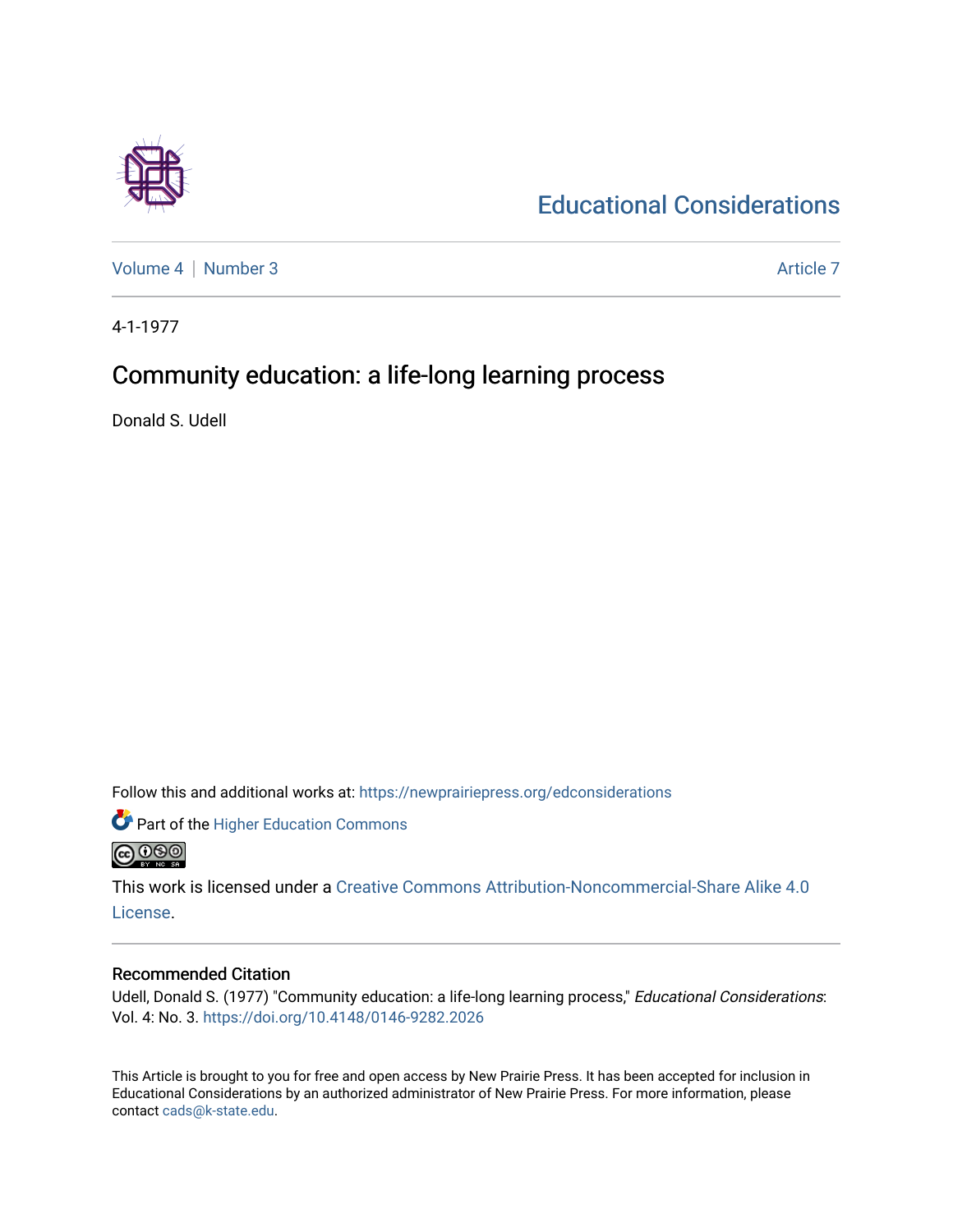## **Community education: a life-long learning process**

by Donald S. Udell



Donald S. Udell is acting director of the Midwest Com**munlty Education Development Center and also an assistant professor in the Oepartmont of Administration,**  Foundations, and Secondary Education at the University of Missouri-St. Louis.

**He was the recipient of the Charles Stewart Mott Foun**dation Doctoral Fellowship from 1972·1974. He received his **Ed.0. degree from Arizona State University in 1976.** 

SPRING, 1977

Rhonda Jackson is 19. Her 20 year old husband, a street department laborer by day. works as a restaurant busboy by night. Married soon after high school graduation, Rhonda and Frank worked a year and looked forward to starting night school to learn skills which neither had gained in high school. But Rhonda is pregnant now, and Frank is tocked into two low·paying jobs with no time for school . Because of a childhood blood disease, Rhonda fears she may need special medical attention. The couple quarrel over money and feel that they've been cheated out of a future. What can Frank and Rhonda do at 19 and 20? What can they expect from life ten years from now? Once hopeful for a long, bright future. these young people now feel dull, tired and frightened. Has education ended for the Jacksons?

No matter what the Jacksons encounter, they will be educated. But given their present situation, their only diploma may consist of missed payments and lost dreams. an advanced degree In futility. What should in· terest us is that this couple and others like them be educated not for futility but for a better future as individuals and as members of a community. Such education is a life-long process, and it is the community itself which can implement the concept of community education. From -9 To 99 99 99

I I One's life·long education begins the day of conception and ends the day of death. For the sake of this

discussion, let us call this period of time "·9 to99." From ·9 To Birth ·9 Birth [ \_ \_.\_\_ \_\_\_\_\_ \_

Let's begin by considering Rhonda Jackson's educational needs during her pregnancy. She must have proper medical care; and if she cannot afford frequent visits to a doctor, she needs to locate free medical ser· vices as well as Information about her own responsibility for her baby's prenatal nutrition. And more than physical health is at stake. Rhonda and Frank will face a major change in their personal relationship because a new per· son will require Rhonda's attention, and Frank may resent the intrusion. An expectant couples' class can alert them to the possible problems of new parenthood and, more importantly, Introduce them to ways of minimizing the unrest.

13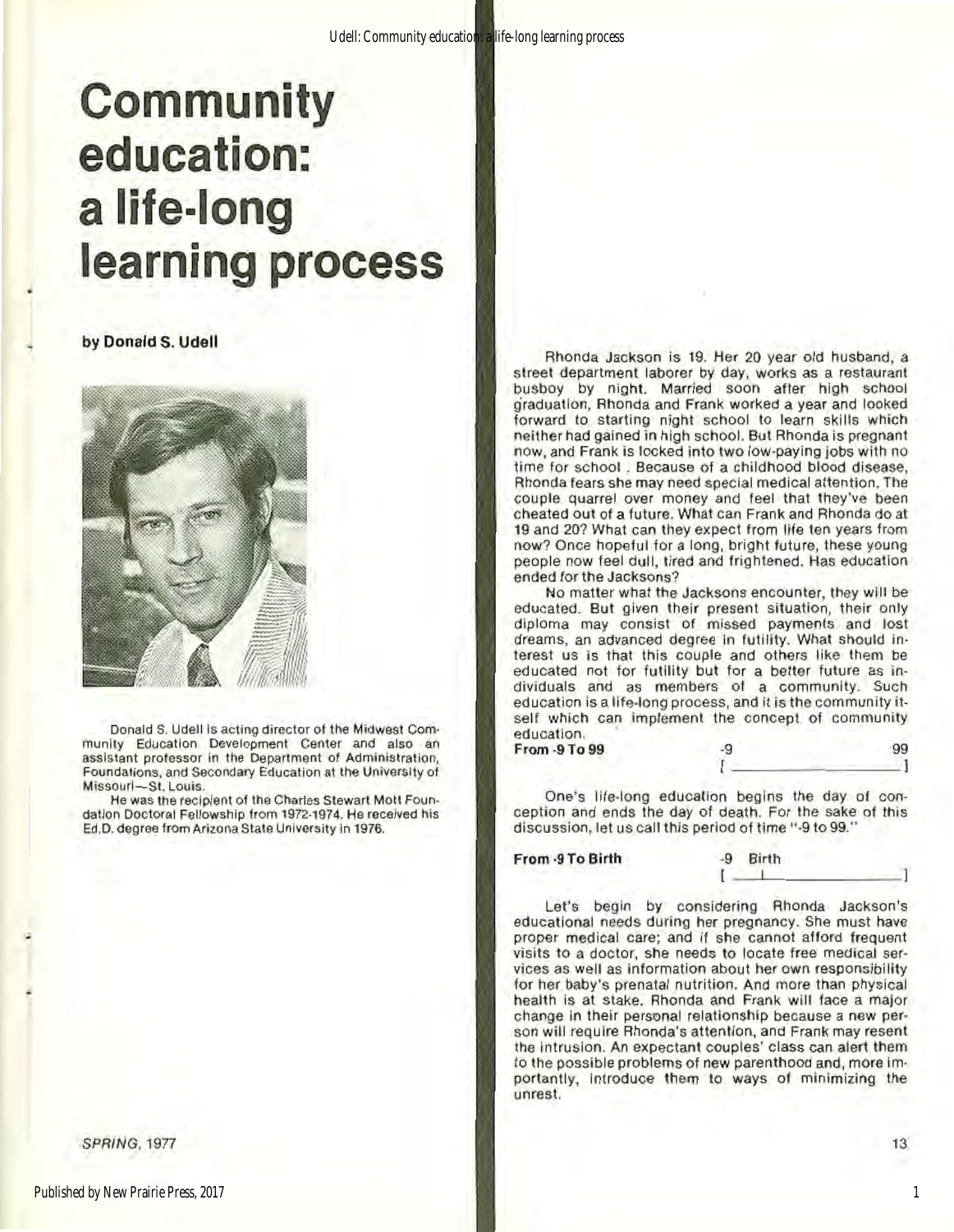*Educational Considerations, Vol. 4, No. 3 [1977], Art. 7*

#### From Day 1 To 5 Years

| <b>Birth</b> |  |
|--------------|--|
|              |  |

By the time the Jackson's child is 5 years old, research tells us that his personality and his values will be pretty well molded. Between his birth and his fourth or fifth birthday, that child will subconsciously acquire attitudes toward life, will learn his own approaches to personal problems and will decide to be a success or a failure. His parents need to know that they can encourage his psychological growth and that through classes and interaction with others, they can equip themselves to raise him successfully. They can air their own frustrations and learn to deal with them.

During early childhood, the Jacksons' child will need the health care and preventative medicine that children of more economically secure families receive. Where can he be treated? Community health clinics can expand their roles to meet preventative needs while schools can assist by providing breakfast and lunch programs to those in need to Improve nutritional benefits that the child might miss at home. His physical needs cared for, the child of working parents also benefits from supervised play with other children, so strong service and family oriented child care centers are also needed for the period from birth to 5 years.

| From 5 To 17 | -9 Birth 5 17        |  |
|--------------|----------------------|--|
|              | <b>Communication</b> |  |

It is for the ages 6 through 17 that the Jacksons and couples like them expect the community to provide education for their children. This essay is not designed to attack the existing K-12 program; indeed, our American educational program offers children a vast amount of knowledge. But it is obvious that among American youth, major social problems do exist. Many teenagers and even pre-teens vandalize, drink heavily, abuse drugs, run away from home and fail to win a comfortable and healthy place in society. The community has resources to show these youth the alternative to losing, and the winning can begin happening in the school itself. Some communities have already begun identifying students who do not function well in a structured classroom and curriculum but who do show promise in open classes and in classes which use the community and its businesses as their schoolrooms. More importantly, we already know that most of the students' problems originate at home even though the conflict erupts at school. If the whole family, through a community program, can be involved in the K-12 program, then certainly some of the conflicts may be resolved.

What I would like to describe now are four kinds of young people who emerge from the K-12 program and who, along with their parents, can benefit from community education beyond the elementary and high school years.

First is the individual who at some point, for some reason, becomes so disillusioned with education-or more precisely, with the way he feels in the classroom-that he becomes a dropout. Mentally the dropping out may happen In the fifth grade or even as early as the second, but the law keeps the dropout a student until grade eight.

The second kind of person encounters an unhappy school experience, but some pressure or person keeps him in the classroom until graduation day when he shakes his fist at high school and all other forms of education. I can identify with that student and with that feeling of disgust; it is an uncomfortable immature state and so I call this second type of student the *directionless*.

The third kind of student shows a happier, brighter exterior to his teachers; in reality, however, after the second or third class session, he instinctively discovers what the instructor wants and for the rest of the school year does just enough work to get by. Easily recognizable by his clowning in the classroom or by his surly non· chalance, this student is the system-beater, the person who bluffs his way through school and short changes himself out of an education. Unrespectful of authority, he will probably go through life gambling with the system.

The fourth type of student enjoys learning and may flourish in a structured classroom or may actually be so motivated that given the necessary facilities and in· formation, he may create his own learning experiences. Unlike the dropout, the directionless and the systembeater, the enthusiast does not need additional basic skills and information, but he will always be looking for learning.

| From 17 To 64 | -9 Birth 5 17 64                               |  |  |
|---------------|------------------------------------------------|--|--|
|               | the property of the complete the complete that |  |  |

At some time after graduation, each of these students will realize a desire for more education; and we as educators must be ready to provide the wide range of educational opportunities they will need between the ages of 18 and 64. The most obvious need exists for the dropout whose lack of diploma and skills blocks him from a job and pushes him toward crime. School may represent society's structure to the dropout, and he may need personal attention to those negative feelings before he can go on to get basic skills.

The second student, the directionless, may actually have a job, but more than likely there is little room for ad· vancement and less room for personal growth. Frank Jackson, for example, already knows he needs vocational retraining and at the same time realizes that for him and his family to flourish, he needs to become a careful con. sumer. Community education helps there too.

The third person, the system-beater, may bluff his way clear through his twenties, possibly even through a college degree; but at some point he will mature and dedicate that intelligence to something he sincerely wants to learn. In his late twenties or early thirties he will want more academic training, social activities or cultural enrichments, possibly even a second degree.

Of all the students leaving the K-12 program the en· thusiast has the best chance to succeed without further help. Ironically, though, it is the enthusiast who always wants more. Excited by new fields of study, languages, crafts and public interests, he will use whatever education is provided. Even young women like Rhonda Jackson, a good student herself, whose decision to marry ended her formal schooling but not her ability or willingness to learn can benefit if the burden of economics and new parenthood can be erased.

There are almost fifty years between 18 and 64 when the community can offer education to the four groups I have described. For the dropout and the directionless, we can offer the G.E.D. course, adult basic education and vocational training along with courses for their families. The system-beater and the enthusiast can use advanced

14